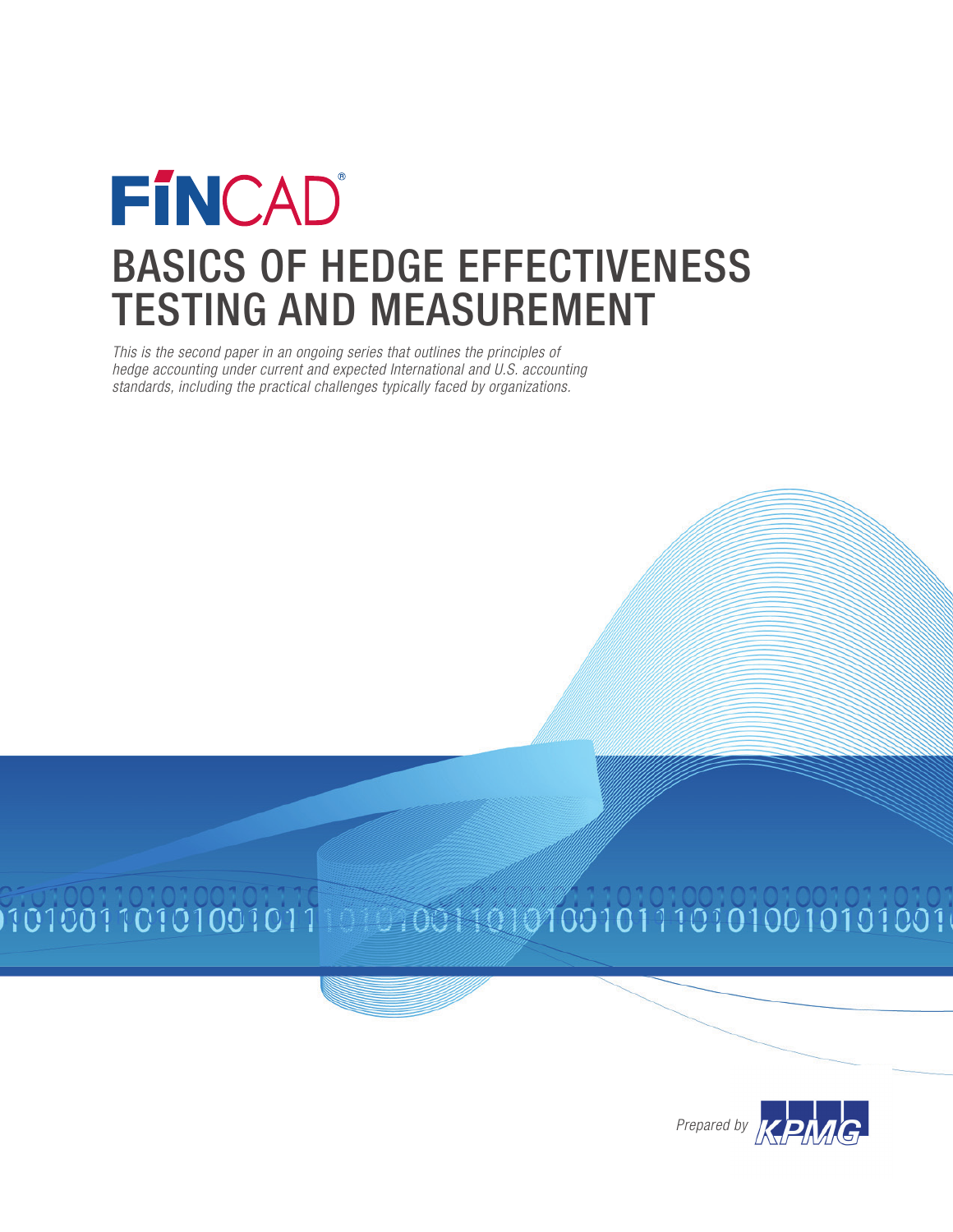## Accounting Treatment Mismatch

Under International and U.S. accounting standards, assets and liabilities not classified or designated as held for trading and measured at fair value through profit or loss are subject to measurement at amortized cost or fair value through Other Comprehensive Income (OCI). Derivative financial instruments, however, are always subject to measurement at fair value through profit or loss. As a result, an accounting treatment mismatch can occur when an organization uses derivative financial instruments (hedging items or hedging instruments) to hedge against exposures to a market risk arising from an underlying asset or liability that is not measured at fair value through profit or loss (hedged items). In these instances, the accounting mismatch is due to the different basis of accounting between the hedged item and the hedging instrument, giving rise to volatility in the income statement.

Hedge accounting is intended to deal with this accounting mismatch. By adjusting the basis of accounting for the hedged item (Fair Value Hedge) or the hedging item (Cash Flow Hedge), organizations can effectively use hedge accounting to reduce income statement volatility.

One of the critical requirements necessary to apply hedge accounting is the need to demonstrate that the hedge relationship will be (and has been) *highly effective* through the term of the relationship. Highly effective does not imply that the hedge needs to be perfectly effective; a certain amount of "noise" or ineffectiveness is permissible, as detailed further below.

## WHAT IS HEDGE EFFECTIVENESS?

Hedge effectiveness is the extent to which changes in the fair value or cash flows of the hedging instrument offset the changes in the fair value or cash flows of the hedged item. Conversely, hedge ineffectiveness is the measure of the extent to which the change in the fair value or cash flows of the hedging instrument *does not* offset those of the hedged item.

Under both International and U.S. accounting standards, there is a requirement to test hedge effectiveness on both a prospective and a retrospective basis. The prospective hedge effectiveness test is a forward-looking evaluation of whether or not the changes in the fair value or cash flows of the hedging item are *expected* to be highly effective in offsetting the changes in the fair value or cash flows of the hedged item over the term of the relationship. On the other hand, the retrospective hedge effectiveness test is a backward-looking evaluation of whether the changes in the fair value or cash flows of the hedging item *have been* highly effective in offsetting changes in the fair value or cash flows of the hedged item since the date of designation.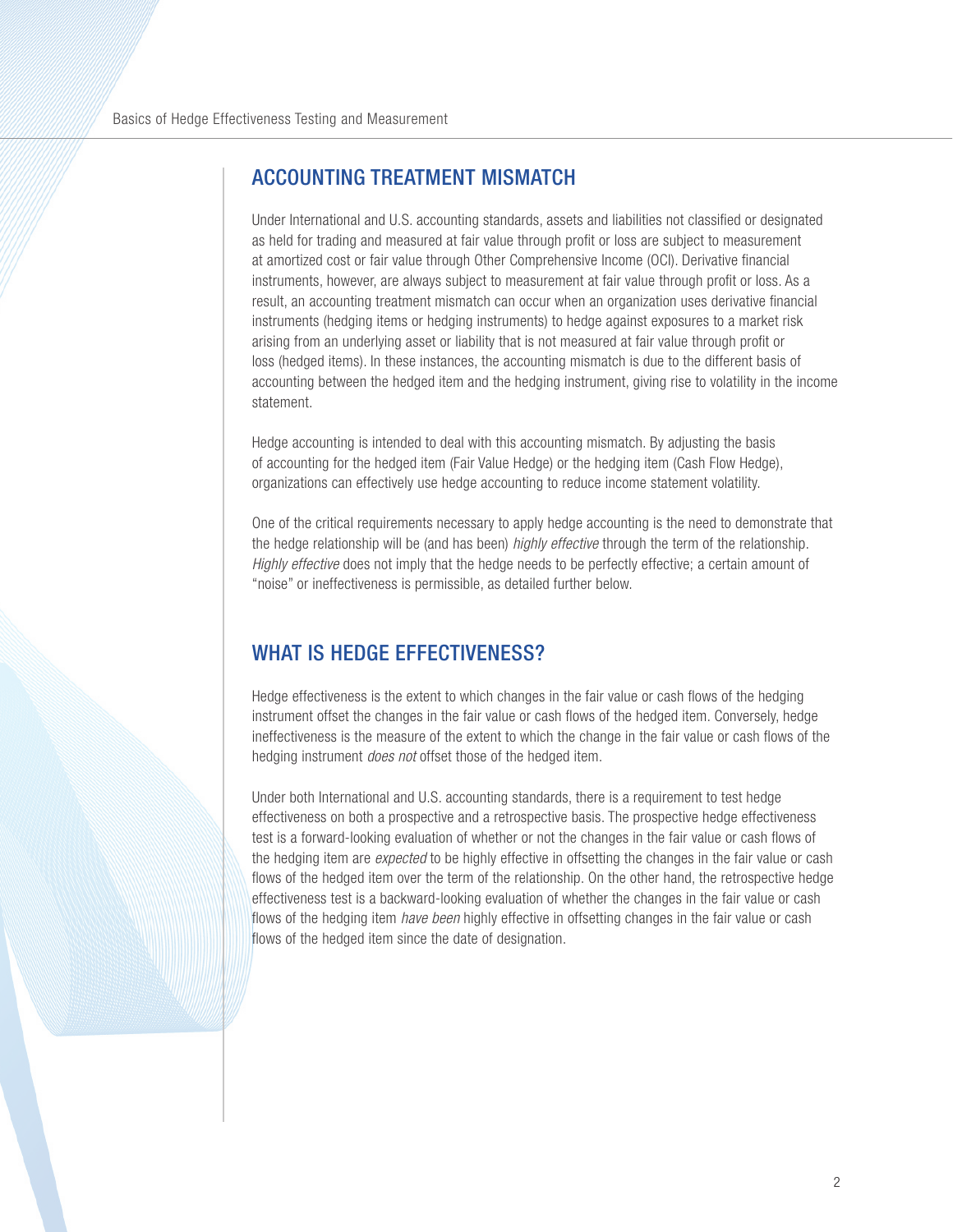## WHEN IS HEDGE EFFECTIVENESS TESTED?

At the inception of the hedge relationship (date of designation), an organization is required to run a prospective hedge effectiveness test to demonstrate an expectation of effectiveness in order to qualify for hedge accounting.

Periodically thereafter (at least quarterly under U.S. accounting standards, and at least every time financial statements are prepared under International accounting standards), an organization is required to perform a retrospective and a prospective hedge effectiveness test to demonstrate that the relationship has been effective since designation and is still expected to be effective over the remaining term of the relationship.



#### **Prospective vs. Retrospective Assessment**

## How is Hedge Effectiveness Tested?

U.S. and International accounting standards permit an entity to assess effectiveness using either qualitative or quantitative methods. Qualitative methods are only permitted upon meeting strict prescribed criteria and allow an organization to assume a hedge is highly effective. On the other hand, quantitative methods (also referred to as "long-haul methods") rely on some form of quantitative analysis to support the conclusion of highly effective. While the accounting standards do not prescribe a particular type of quantitative method, an organization is required to develop an appropriate quantitative method consistent with the risk management policies/principles used to support the effectiveness of the relationship from an economic and business point of view.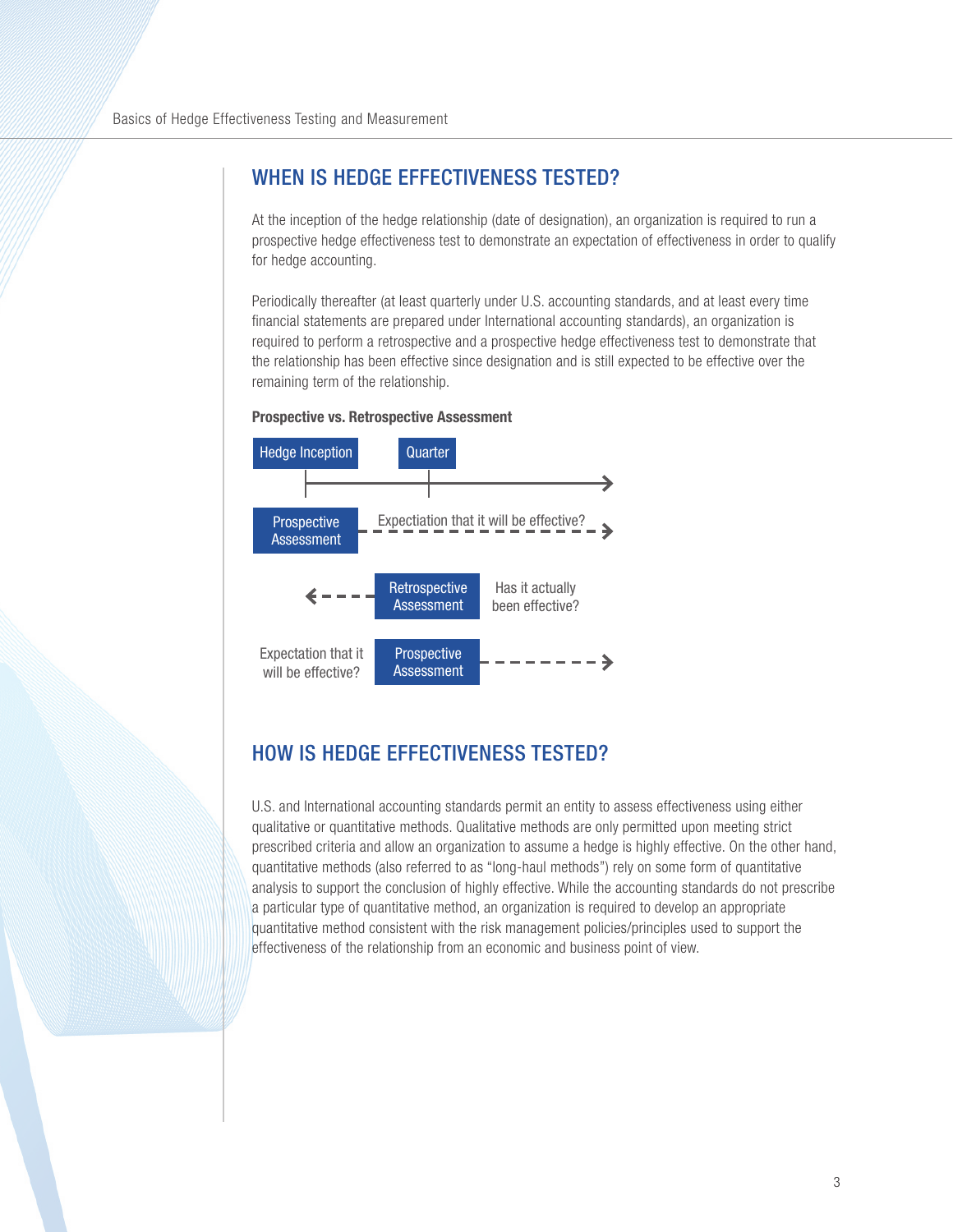### 1. Qualitative Methods of Hedge Effectiveness Testing

Two prescribed qualitative methods to assess effectiveness include the Critical Terms Match (CTM) method and the Short-Cut (SC) method.

#### Critical Terms Match Method

Under the CTM method, the critical terms of the derivative hedging instrument must match perfectly with all the critical terms of the hedged item. Organizations only need to demonstrate this at inception and, as long as the critical terms continue to match each period thereafter, companies are permitted to conclude that the hedging relationship is highly effective.

Under current U.S. accounting standards, the CTM method can be used to support both prospective and retrospective hedge effectiveness tests. Under International accounting standards, however, the CTM method can only be used to support the prospective hedge effectiveness test.

The CTM method is not considered an appropriate method for the retrospective hedge effectiveness test due to the requirement under International accounting standards to explicitly consider counterparty credit risk in the valuation of the derivative hedging instrument. One would not be able to conclude that the relationship is perfectly effective even if the critical terms matched, as the change in the fair value of the derivative hedging instrument can never be expected to perfectly offset the change in the fair value of the hedged item (the fair value of the former is impacted by the changes in credit risk of the two counterparties, while the fair value of the latter is not, and only based on changes in fair value due to the hedged risk).

#### Short-Cut Method

Under the SC method, if a hedging relationship meets a prescribed set of very specific criteria, an organization can assume that the relationship is perfectly effective on both a prospective and retrospective basis. This method is only permitted under current U.S. accounting standards and is likely to be disallowed when the Financial Accounting Standards Board (FASB) issues a pending revised set of standards. In addition, the use of the SC method is also restricted to certain types of simplified hedging relationships against interest rate risk and therefore is not as accommodating. Accordingly, the use of the SC method is not a common practice and International accounting standards do not permit the use of this method under any circumstances.

## 2. Quantitative Methods of Hedge Effectiveness Testing

When a relationship is not eligible to use a qualitative method to test effectiveness or when an organization chooses not to use a qualitative method, quantitative methods must be used to demonstrate hedge effectiveness. Two quantitative methods commonly used include the Dollar Offset Method and statistical Regression Analysis.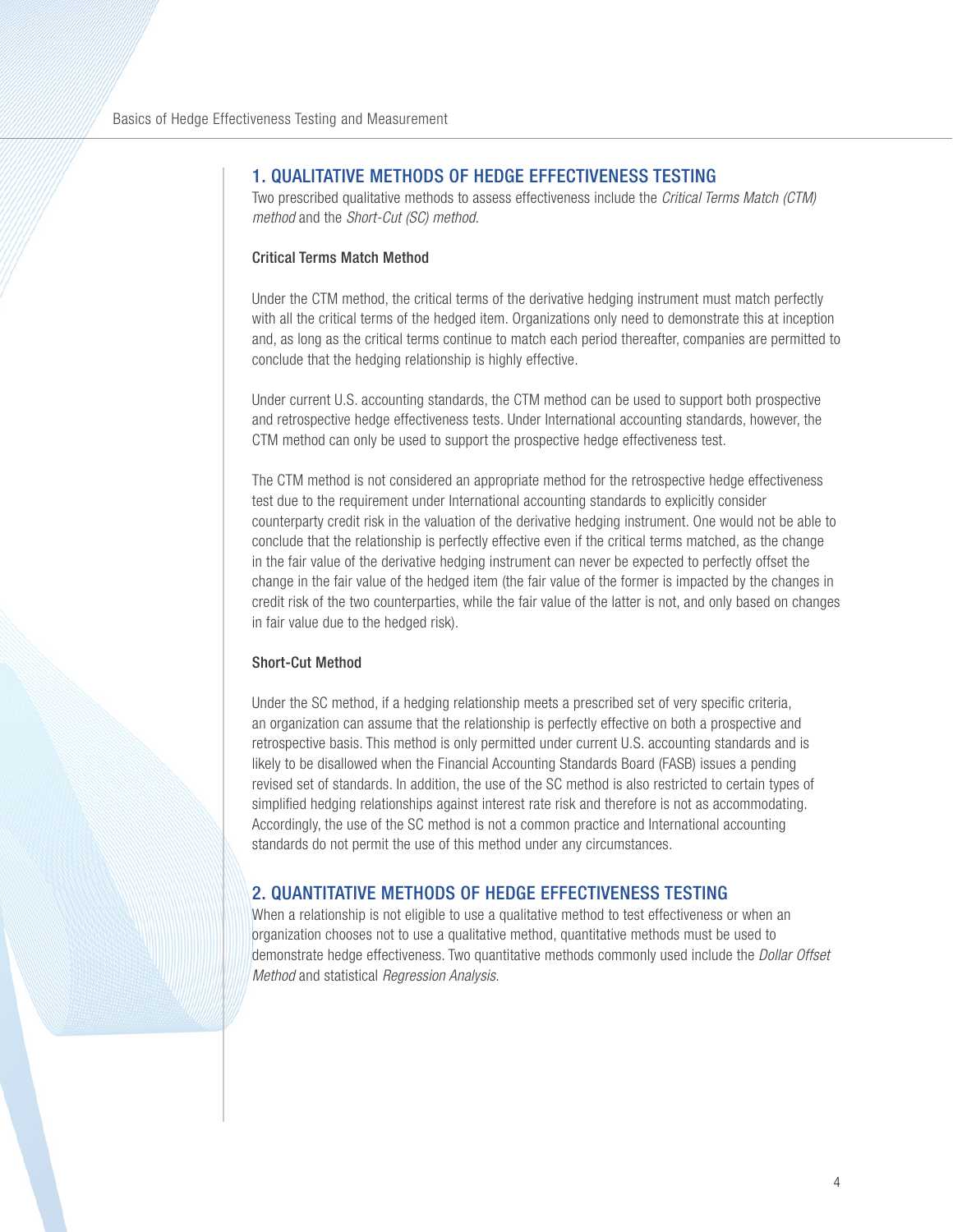#### The Dollar Offset Method

The Dollar Offset Method involves comparing the ratio of the change in the fair value or present value of future expected cash flows of the hedging instrument with the change in the fair value or present value of future expected cash flows of the hedged item attributable to the hedged risk. This method can be performed either on a cumulative basis looking at the changes since the date of designation, or on a periodic basis looking at the changes since the last date the relationship was tested for hedge effectiveness.

#### **The Dollar Offset Method**



For the hedge relationship to be considered highly effective, the dollar offset ratio should be within the range of negative 80% to 125% (the negative indicating the offset). The Dollar Offset method can be used for both the prospective and the retrospective hedge effectiveness tests. For the prospective hedge effectiveness test, a simulation analysis is typically used to demonstrate that the dollar offset ratio is expected to be effective under a series of reasonably likely/possible changes in the hedged risk. For example, when hedging interest rate risk, simulations of the cumulative dollar offset ratio can be run under a series of reasonably likely interest rate movements. When the cumulative dollar offset ratio is within negative 80% and 125% under all scenarios, the relationship is considered to be highly effective on a prospective basis.

A potential disadvantage in using the Dollar Offset Method to assess hedge effectiveness is that this method could result in a failed effectiveness test when the dollar value of the changes being compared is small (typically referred to as "the small dollar effect"), even though by other measures the relationship may still be effective/valid. When entities have the necessary technical expertise, statistical methods are commonly used instead, as they are not susceptible to the small dollar effect.

#### Regression Analysis

A commonly used statistical method is the use of a Regression Analysis to demonstrate the strength of the relationship between two independent variables (in this case, the hedged item and the derivative hedging instrument).

This involves regressing the changes in the fair value or present value of future expected cash flows of the hedging instrument against the changes in the fair value or present value of future expected cash flows of the hedged item to determine a line of best fit and then assessing the goodness of fit of this line. In other words, the regression involves determining the correlation between the two variables by looking at the statistical parameters of the *slope* of the line and the coefficient of correlation of the regression (R-squared).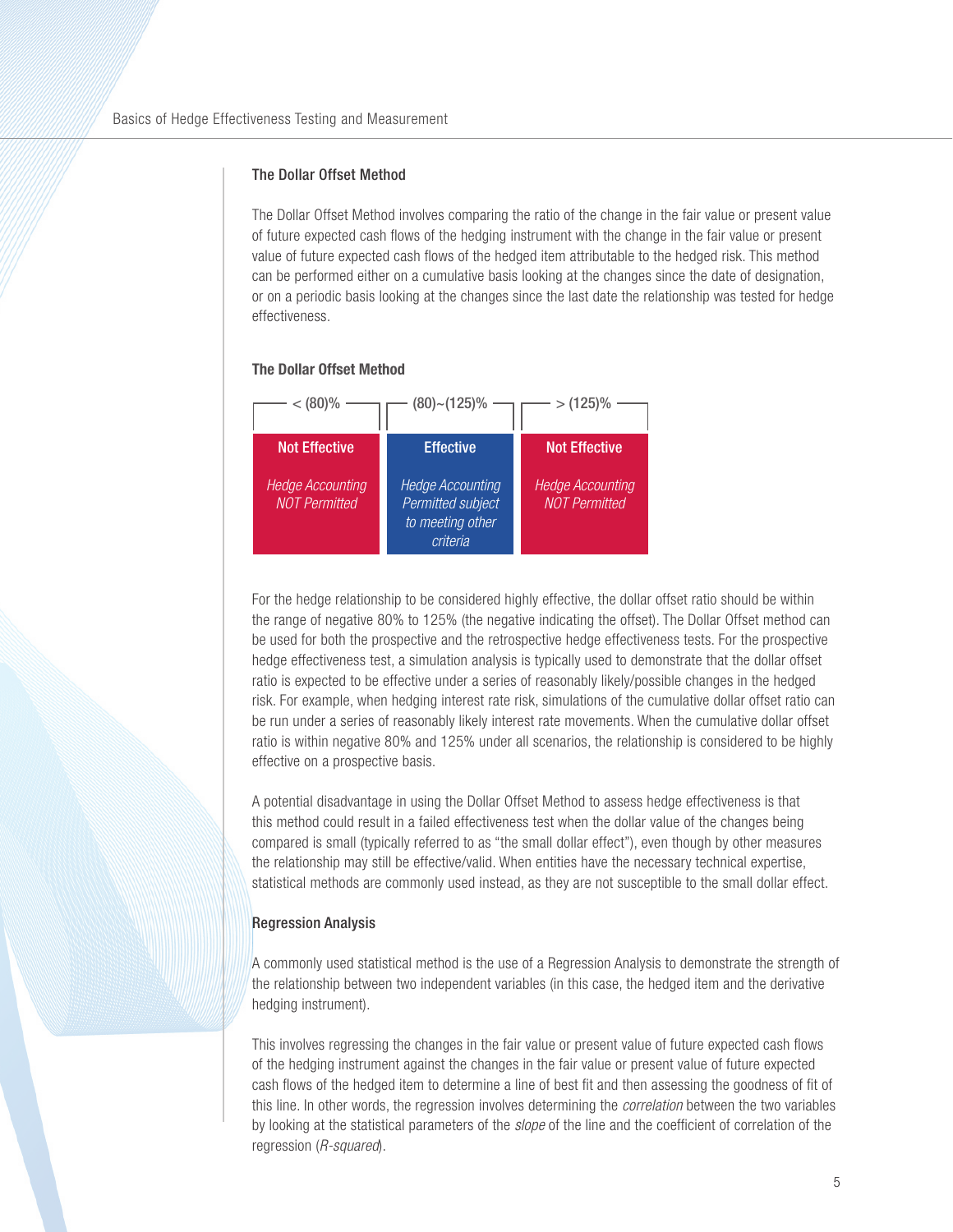It is generally accepted that a *slope* parameter within a range of negative 0.80 to 1.25, and an R-Squared parameter equal to or greater than 0.80, is considered highly effective.

A Regression Analysis approach typically involves conducting a series of fair value simulations using historical market inputs (for instance, historical interest rate curves when hedging interest rate risk) to simulate changes in the hedged risk in the future periods over the term of the relationship. It is generally accepted that one should use historical inputs as approximately far back as the designated term of the hedge relationship in order for the analysis to appropriately demonstrate hedge effectiveness.

As this method uses the principles of statistical analysis as the basis to support a conclusion about hedge effectiveness, organizations need to ensure that the regression analysis is reasonable, appropriate and statistically significant. Potential issues to consider related to statistical significance include establishing the appropriate number of data points to regress (generally a minimum of 30 data points meets this requirement, though there can be other factors to support the use of fewer data points), as well as the absence of autocorrelation (a fundamental assumption of linear regression), which is why period-to-period changes in the fair value or cash flows are regressed rather than cumulative changes, as in the latter case subsequent data points in the time series are dependent on prior periods.

In those hedge relationships where the critical terms of the hedged item and hedging derivative instrument are not closely aligned, including due to credit risk factors (see further discussion below), the hedge cannot be expected to be perfectly effective (resulting in a dollar offset ratio other than negative 1.00 or a regression slope and R-squared of other than 1.00) and would result in some hedge ineffectiveness.

Depending on the degree of variance in the critical terms, changes in the hedged risk may cause the relationship to fall outside the accepted range to be able to conclude that the hedge is highly effective. If this happens, hedge accounting must be discontinued prospectively from the current assessment date should there be a failure of the prospective test, or discontinued prospectively from the previous assessment date should there be a failure of the retrospective test.

## Measuring Hedge Ineffectiveness

An organization applying hedge accounting is also required to measure any ineffectiveness that may exist in the hedge relationship. Ineffectiveness is the extent to which the change in the fair value or present value of future expected cash flows of the derivative hedging instrument does not offset those of the hedged item. For a Cash Flow Hedge, cumulative ineffectiveness is currently the excess of the cumulative change in the fair value or present value of future expected cash flows of the derivative hedging instrument over that of the hedged item (over-hedge). For a Fair Value Hedge, cumulative ineffectiveness is the difference between the cumulative changes in the fair value or present value of future expected cash flows of the derivative hedging instrument and the hedged item (over-hedge or under-hedge).

Notwithstanding the methods used to assess hedge effectiveness, the cumulative Dollar Offset Method is always used to measure hedge ineffectiveness.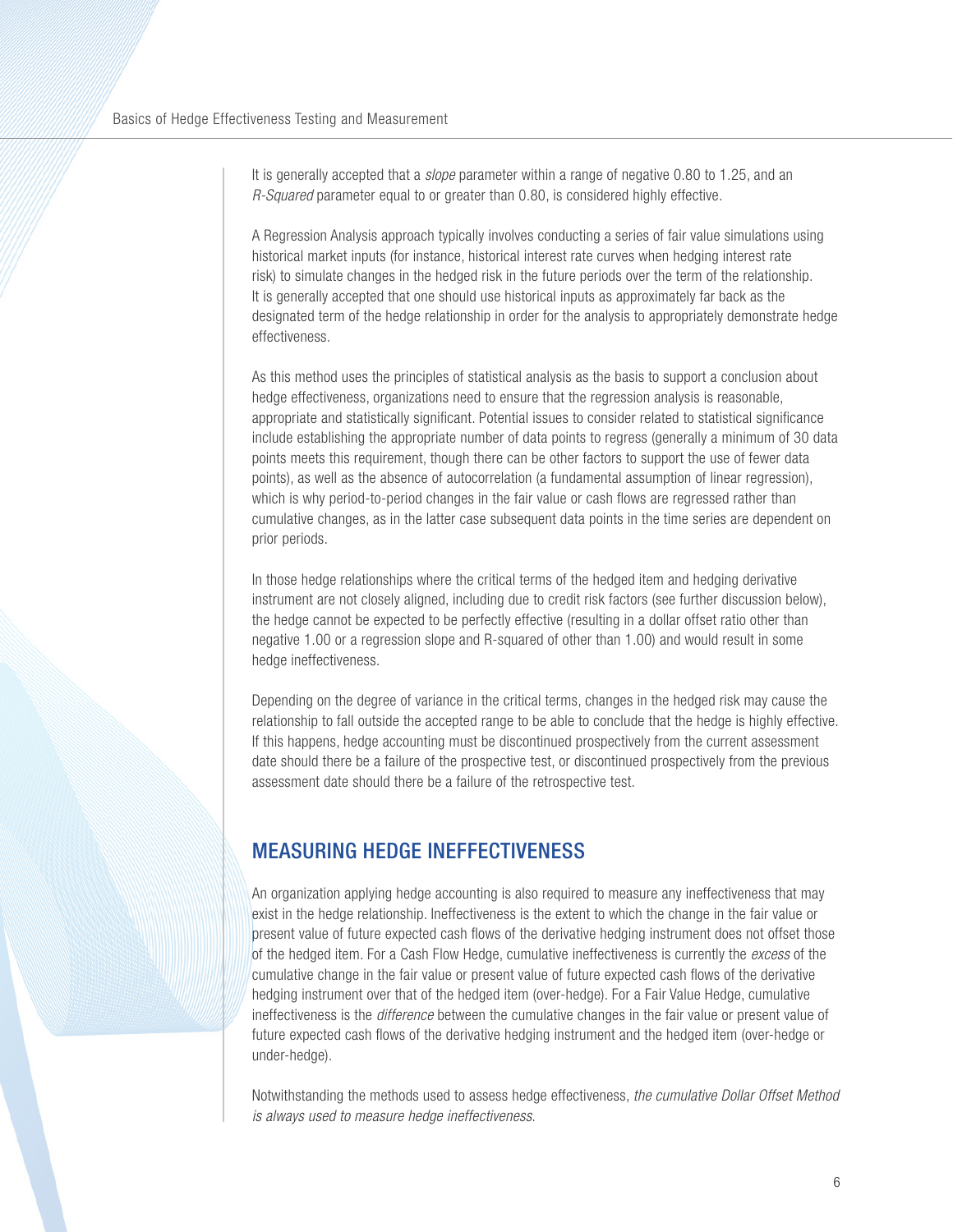## The Impact of Credit Risk on the Effectiveness Tests

Under U.S. accounting standards, the credit risk of either the organization (when a liability) or the counterparty (when an asset) is required to be considered in the valuation of the derivative hedging instrument in a Fair Value Hedge when applying quantitative methods of hedge effectiveness testing. However, certain qualitative methods are also commonly used to assess the impact of credit risk on the derivative hedging instrument in Cash Flow Hedges.

Under International accounting standards, the credit risk of either the organization (when a liability) or the counterparty (when an asset) is required to be considered in the valuation of the derivative hedging instrument in both Fair Value Hedges and Cash Flow Hedges when running hedge effectiveness tests.

Determining the impact of credit risk and incorporating it in the valuation of a derivative instrument can be complex and it is always recommended that organizations discuss this aspect of the requirements with their advisors prior to applying hedge accounting.

# **CONCLUSION**

The assessment of effectiveness and measurement of ineffectiveness is typically the most resource intensive and sometimes underestimated aspect of qualifying for and maintaining hedge accounting. Due to the requirement to demonstrate effectiveness periodically, there is a need for organizations to ensure appropriate resources and expertise are available to perform the necessary analysis on a timely basis over the term of the relationship.

Timeliness of the effectiveness test is also critical – similar to the need to have contemporaneous documentation supporting a hedge relationship, the effectiveness assessment has to be conducted promptly each quarter or as per the applicable periodic interval. In addition, designing and sufficiently documenting the appropriate effectiveness test methodology is a critical requirement.

Entities wishing to apply hedge accounting are therefore encouraged to consult with their advisors to ensure this aspect of the requirements is appropriately considered before the relationship is executed. The penalty for getting this or any aspect of the requirements wrong is potentially the disqualification of hedge accounting from inception of the relationship which may have serious and material implications from a financial reporting and business perspective. However, with the right resources and technical expertise, application of hedge accounting is quite possible, resulting in the better alignment of the financial reporting and economics of an organization's hedge relationships.

The next paper in the series is titled "Basics of Credit Value Adjustments and implications for the Assessment of Hedge Effectiveness" and will provide further insight on credit value adjustments and how and when they are incorporated in the hedge effectiveness tests.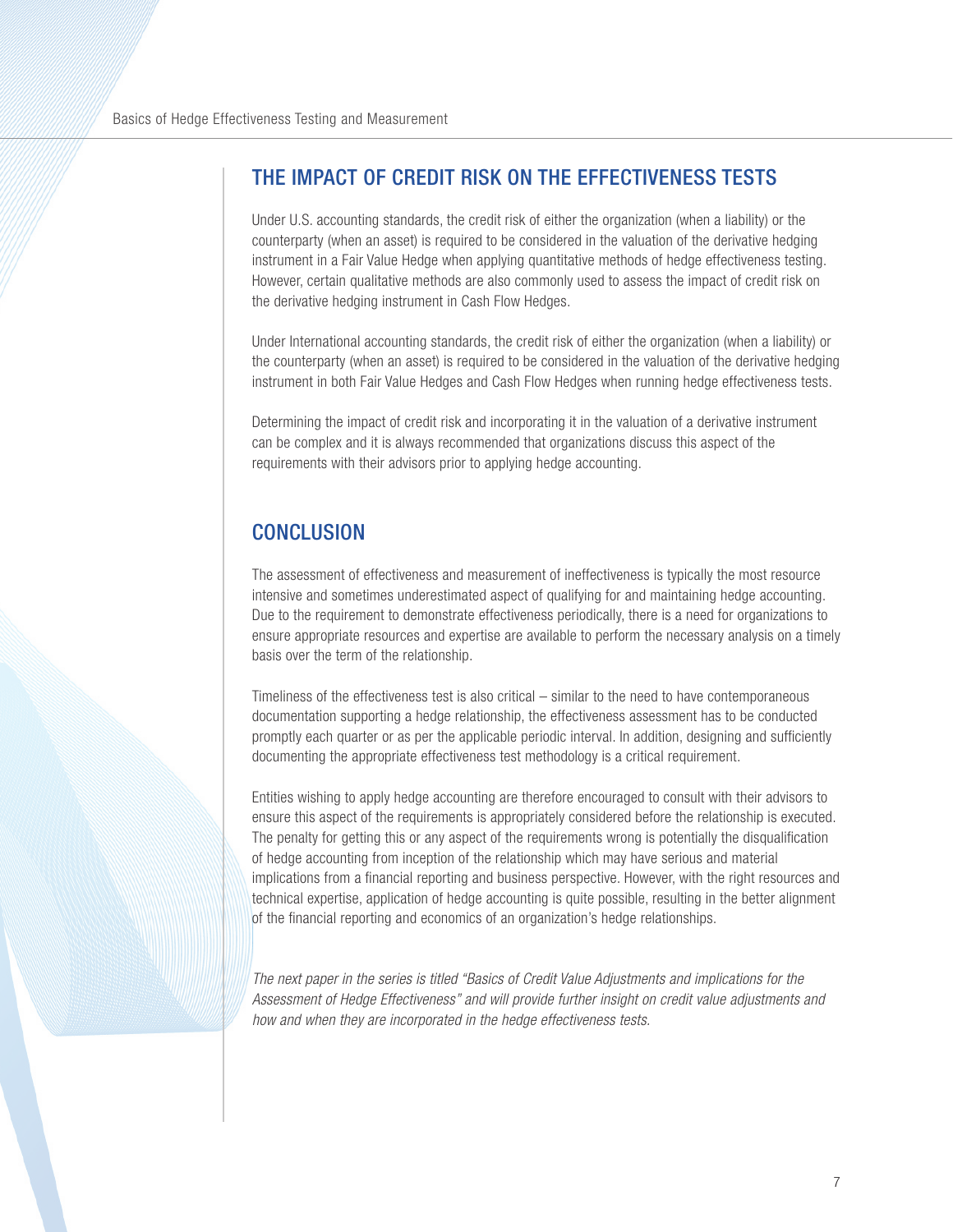#### About KPMG

KPMG is a global network of professional firms providing Audit, Tax and Advisory services. KPMG operates in 150 countries and has 138,000 people working in member firms around the world. The independent member firms of the KPMG network are affiliated with KPMG International Cooperative ("KPMG International"), a Swiss entity. Each KPMG firm is a legally distinct and separate entity and describes itself as such.

#### About FINCAD

Founded in 1990, FINCAD provides advanced modelling solutions built on award-winning, patent pending technology. With more than 4,000 clients in over 80 countries around the world, FINCAD is the leading provider of financial analytics technology, enabling global market participants to make informed hedging and investment decisions. FINCAD provides software and services supporting the valuation, reporting and risk management of derivatives and fixed income portfolios to banks, corporate treasuries, hedge funds, asset management firms, audit firms, and governments. FINCAD Analytics can be accessed through Excel, MATLAB, as a Software-as-a-Service or embedded into an existing system through software development kits. Now, over 70 FINCAD Alliance Partners embed FINCAD Analytics within their solutions. FINCAD provides sales and client services from Dublin, Ireland, and Vancouver, Canada.

Note: Organizations should consult the appropriate financial accounting standards prior to applying hedge accounting. These include International Accounting Standard 39 – Financial Instruments: Recognition and Measurement, and in the U.S. Accounting Standards Codification 815 – Derivatives and Hedging. This article is for information purposes only and is not intended to prescribe in detail how to meet the requirements for hedge accounting under International or U.S. accounting principles. In addition, an entity's accountants should be involved in any assessment regarding the application of hedge accounting.